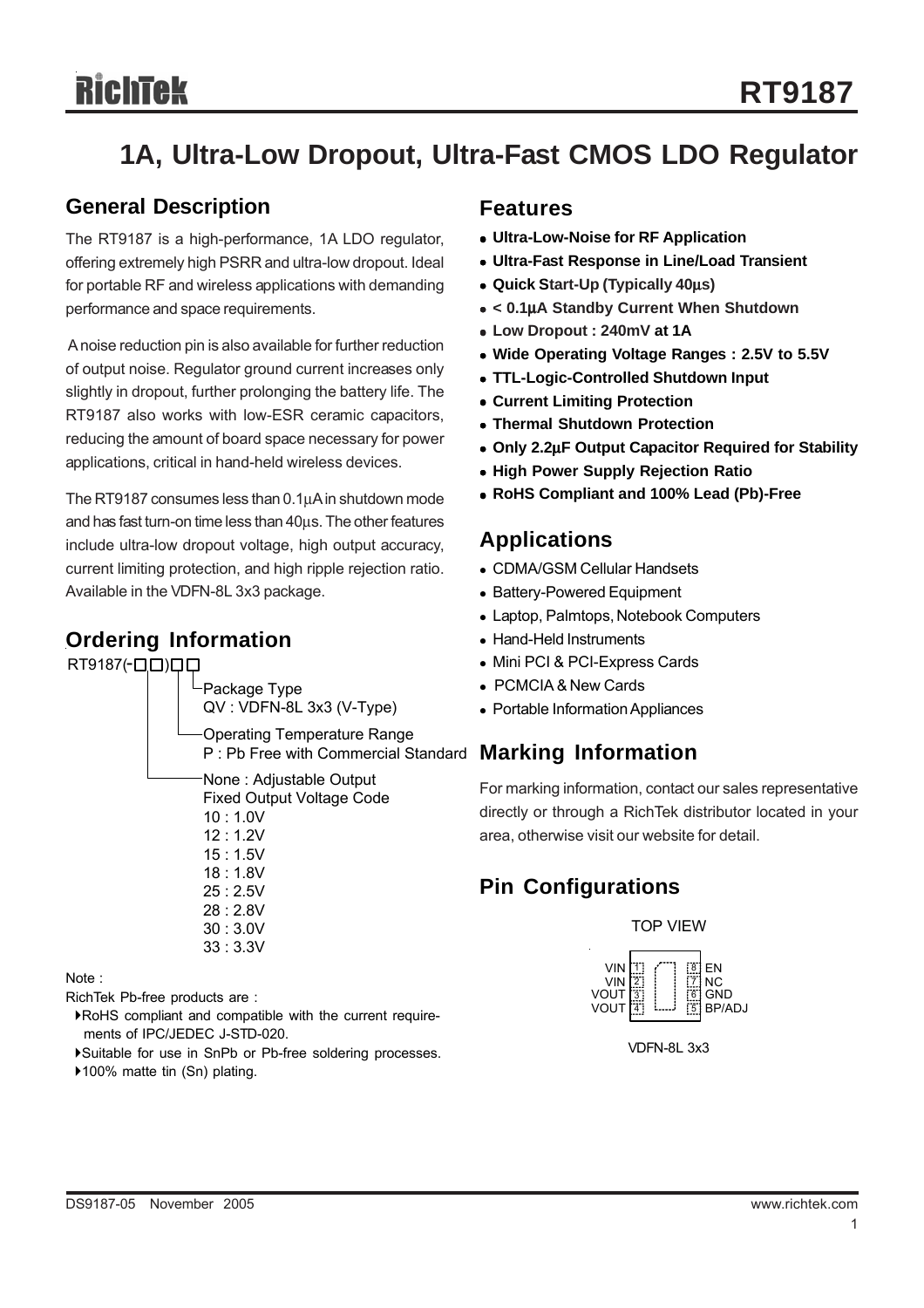## **Typical Application Circuit**





Figure 1. Fixed Operation **Figure 2.** Adjustable Operation

$$
V_{OUT} = 0.8 \times (1 + \frac{R_1}{R_2})
$$
 Volts

**Note: The value of R2 should be less than 80k to maintain regulation.**

## **Pin Description**

| RT9187-xxPQV<br>(Fixed) | <b>RT9187PQV</b><br>(Adjustable) | Pin<br><b>Name</b> | <b>Pin Function</b>                                                                                                                     |  |
|-------------------------|----------------------------------|--------------------|-----------------------------------------------------------------------------------------------------------------------------------------|--|
|                         | 1                                | MIN                | Supply Input                                                                                                                            |  |
| 2                       | $\overline{2}$                   | MIN                | Supply Input                                                                                                                            |  |
| 3                       | 3                                | VOUT               | <b>Regulator Output</b>                                                                                                                 |  |
| 4                       | 4                                | VOUT               | <b>Regulator Output</b>                                                                                                                 |  |
| 5                       |                                  | BΡ                 | Noise Reduction. Connecting a 10nF capacitor to<br>GND to reduce output noise.                                                          |  |
|                         | 5                                | <b>ADJ</b>         | If external feedback resistors are applied, the<br>output voltage will be:<br>$V_{\text{OUT}} = 0.8 \times (1 + \frac{R_1}{R_2})$ Volts |  |
| 6                       | 6                                | <b>GND</b>         | Common Ground                                                                                                                           |  |
| 7                       | 7                                | NC.                | No Internal Connection                                                                                                                  |  |
| 8                       | 8                                | EN                 | Enable Input Logic, Active High. When the EN goes<br>to a logic low, the device is in shutdown mode.                                    |  |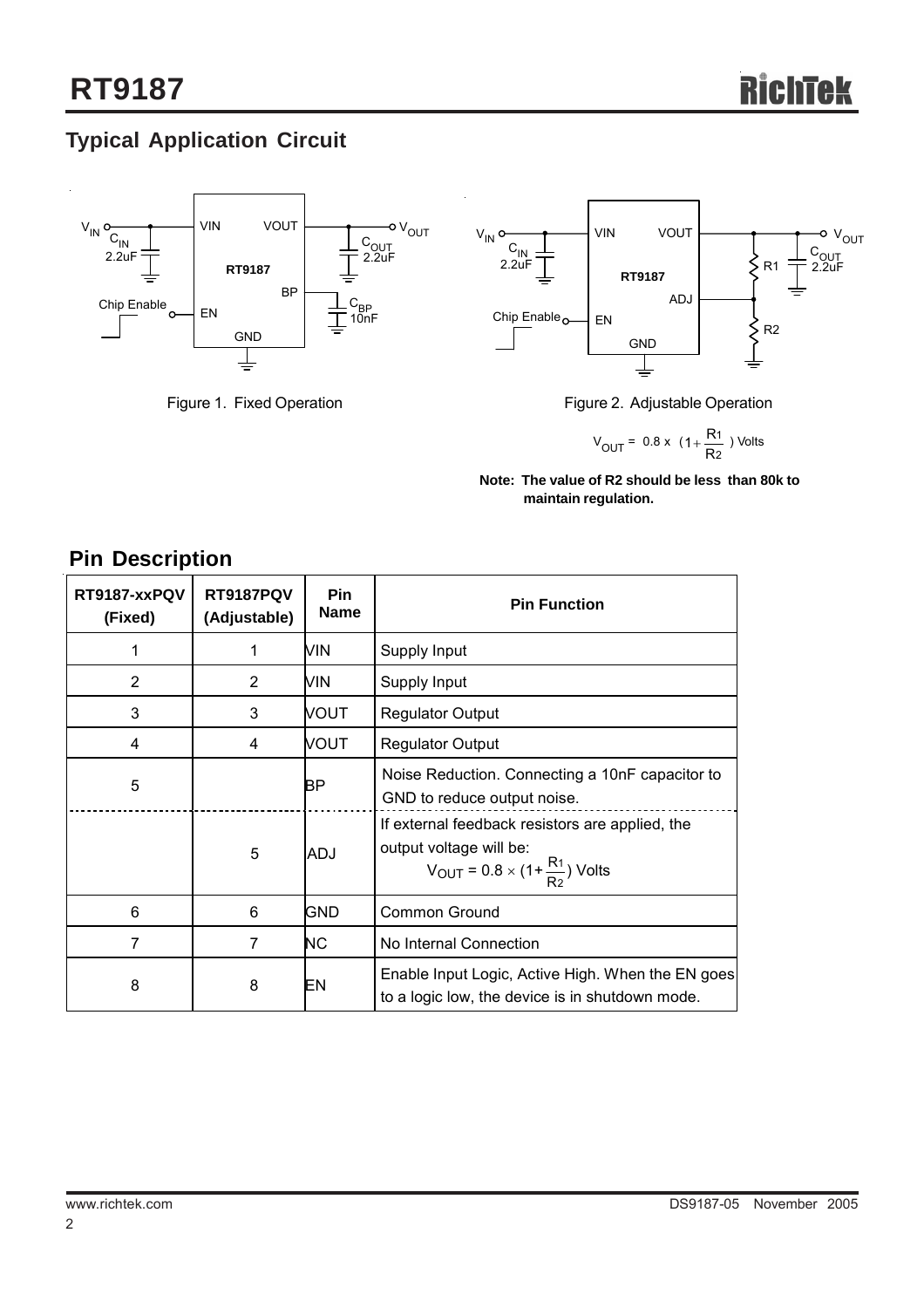## **Function Block Diagram**



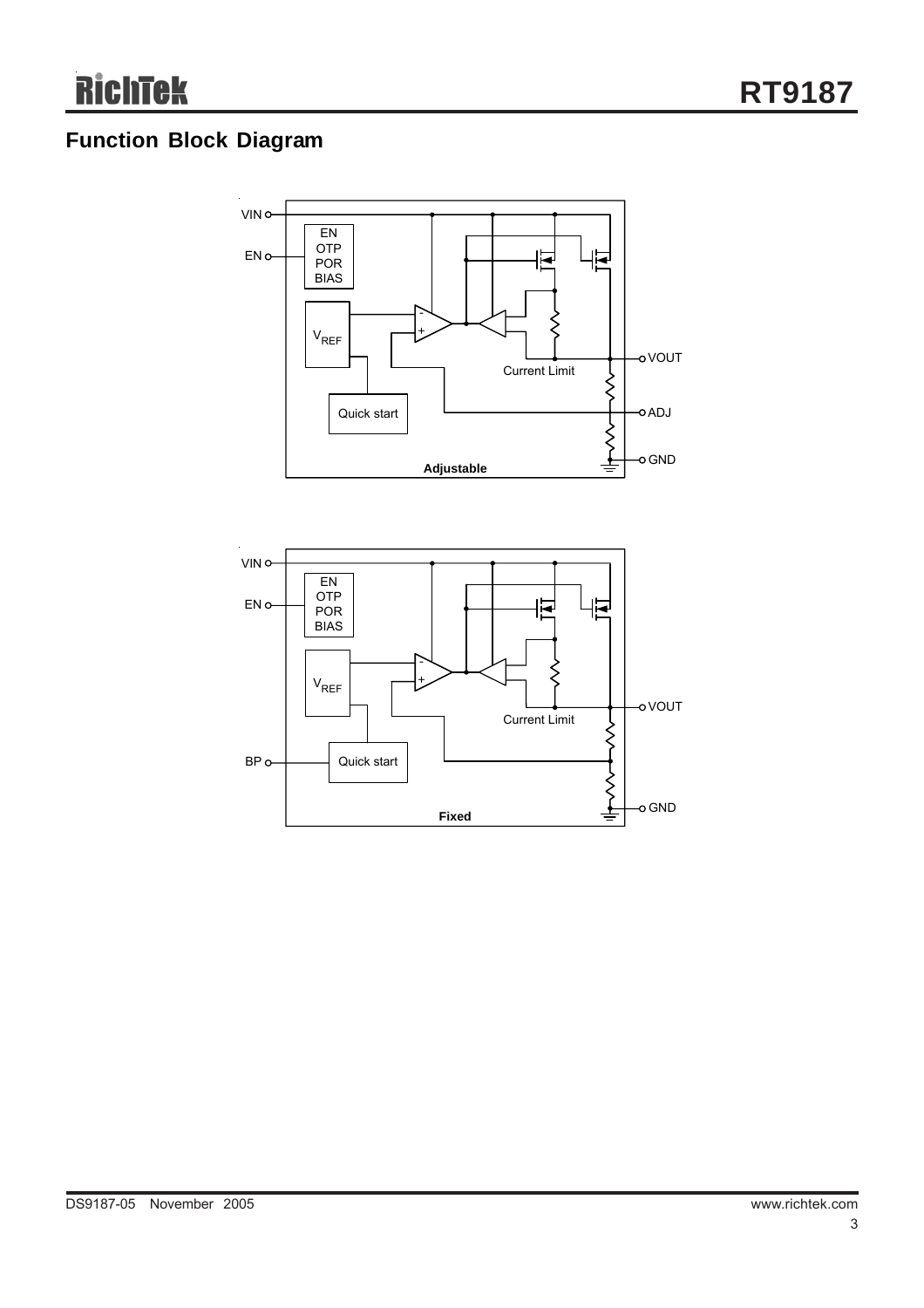## **Absolute Maximum Ratings** (Note 1)

| • Power Dissipation, $P_D @ T_A = 25^{\circ}C$ |  |
|------------------------------------------------|--|
|                                                |  |
| • Package Thermal Resistance (Note 9)          |  |
|                                                |  |
|                                                |  |
|                                                |  |
|                                                |  |
|                                                |  |
| • ESD Susceptibility (Note 2)                  |  |
|                                                |  |
|                                                |  |
|                                                |  |

## **Recommended Operating Conditions** (Note 3)

#### **Electrical Characteristics**

( $V_{IN}$  =  $V_{OUT}$  + 1V,  $V_{EN}$  =  $V_{IN}$ ,  $C_{IN}$  =  $C_{OUT}$  = 2.2 $\mu$ F (Ceramic) &  $C_{BP}$  = 10nF, T<sub>A</sub> = 25°C unless otherwise specified)

| <b>Parameter</b>                                         |                    | <b>Symbol</b>        | <b>Test Conditions</b>                                 | Min                                         | <b>Typ</b>               | <b>Max</b> | <b>Units</b>  |    |  |
|----------------------------------------------------------|--------------------|----------------------|--------------------------------------------------------|---------------------------------------------|--------------------------|------------|---------------|----|--|
| <b>Output Voltage Accuracy</b><br>(Fixed Output Voltage) |                    | $\Delta V_{\rm OUT}$ | $I_{OUT} = 10mA$                                       | $-2$                                        | $\Omega$                 | $+2$       | $\frac{0}{0}$ |    |  |
| Output Voltage Range (Adjustable)                        |                    |                      | Vout_Adj                                               |                                             | 0.8                      |            | 4.5           | V  |  |
| Quiescent Current (Note 6)                               |                    |                      | lQ                                                     | $V_{EN} \geq V_{IH}$ , $I_{OUT} = 0$ mA     | $\qquad \qquad \qquad -$ | 380        | 500           | μA |  |
| Standby Current (Note 7)                                 |                    |                      | <b>I</b> stby                                          | $V_{EN} \leq V_{IL}$ , $V_{IN}$ = 3.3V      | $\overline{\phantom{a}}$ | 0.1        | 1             | μA |  |
| <b>Current Limit</b>                                     |                    |                      | <b>ILIM</b>                                            | $R_{LOAD}$ = 0.5 $\Omega$ , $V_{IN}$ = 3.3V | 2                        | 2.8        | 3             | A  |  |
|                                                          |                    |                      | $I_{OUT} = 0.25A$ (Note 8)                             | --                                          | 60                       | 100        |               |    |  |
| Dropout Voltage (Note 4)                                 |                    |                      | <b>V</b> <sub>DROP</sub>                               | $I_{OUT} = 0.5A$                            | --                       | 120        | 180           | mV |  |
|                                                          |                    |                      | $I_{OUT} = 1.0A$                                       | --                                          | 240                      | 360        |               |    |  |
| Load Regulation (Note 5)<br>(Fixed Output Voltage)       |                    | $\Delta V$ LOAD      | $V_{IN} = (V_{OUT} + 0.5V)$<br>10mA < $I_{OUT}$ < 1.0A | $- -$                                       | 0.4                      |            | $%$ /A        |    |  |
| <b>EN Threshold</b>                                      | Logic-Low Voltage  |                      | $V_{IL}$                                               | $V_{IN} = 3.3V$                             | $-$                      |            | 0.6           | V  |  |
|                                                          | Logic-High Voltage |                      | V <sub>IH</sub>                                        | $V_{IN} = 3.3V$                             | 1.8                      |            | --            |    |  |
| <b>Enable Pin Current</b>                                |                    | <b>IEN</b>           | $V_{IN}$ = 3.3V, Enable                                | $\qquad \qquad \qquad -$                    | 0.1                      | 1          | μA            |    |  |
| Power Supply                                             |                    | $f = 100$ Hz         | <b>PSRR</b>                                            | $I_{\text{OUT}}$ = 300 mA                   |                          | $-60$      |               | dB |  |
| <b>Rejection Rate</b>                                    |                    | $f = 10kHz$          |                                                        |                                             |                          | $-50$      | --            |    |  |

*To be continued*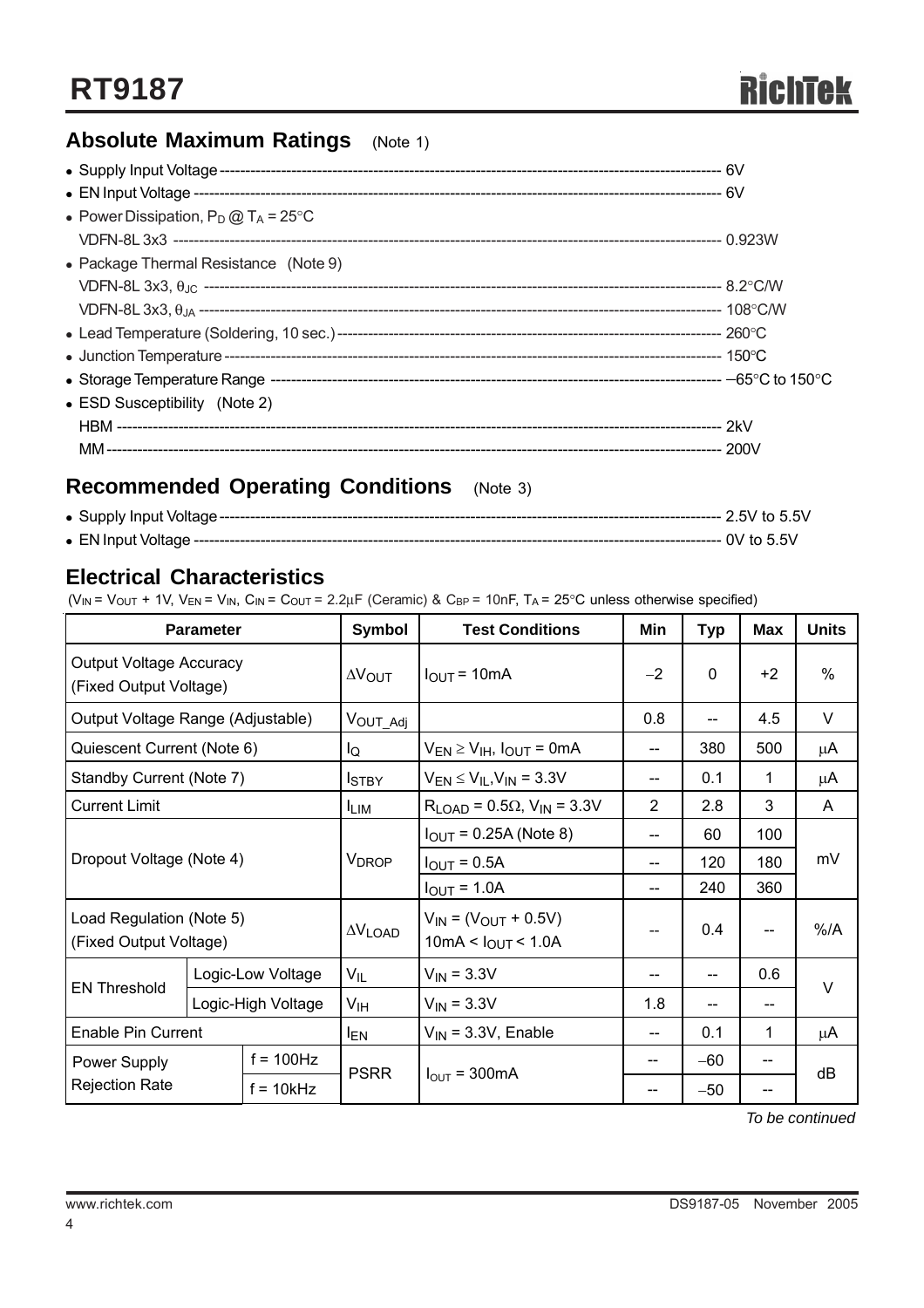| <b>Parameter</b>                    | Symbol                   | <b>Test Conditions</b>                                                  |       | <b>Typ</b> | <b>Max</b> | <b>Units</b>    |
|-------------------------------------|--------------------------|-------------------------------------------------------------------------|-------|------------|------------|-----------------|
| Line Regulation                     | $\Delta V$ LINE          | $V_{IN}$ = ( $V_{OUT}$ +0.5) to 5.5V,<br>$I_{OUT} = 1mA$                | --    | --         | 0.3        | %               |
| Start-Up Time                       | $T_{Start\_Up}$          | $R_{LOAD}$ = 3 $\Omega$ , 1nF $\leq$ C <sub>BP</sub> $\leq$ 0.1 $\mu$ F |       | 40         | $- -$      | μS              |
| <b>Thermal Shutdown Temperature</b> | $T_{SD}$                 |                                                                         |       | 170        |            | $\rm ^{\circ}C$ |
| Thermal Shutdown Hysteresis         | $\Delta$ T <sub>SD</sub> |                                                                         |       | 30         |            |                 |
| <b>ADJ</b>                          |                          |                                                                         |       |            |            |                 |
| Reference Voltage Tolerance         | <b>VREF</b>              |                                                                         | 0.784 | 0.8        | 0.816      | $\vee$          |
| <b>ADJ Pin Current</b>              | <b>LADJ</b>              | $V_{ADJ} = V_{REF}$                                                     | $- -$ | 10         | 100        | nA              |
| <b>ADJ Pin Threshold</b>            | V <sub>TH(ADJ)</sub>     |                                                                         | 0.05  | 0.1        | 0.2        | V               |

**Note 1.** Stresses listed as the above "Absolute Maximum Ratings" may cause permanent damage to the device. These are for stress ratings. Functional operation of the device at these or any other conditions beyond those indicated in the operational sections of the specifications is not implied. Exposure to absolute maximum rating conditions for extended periods may remain possibility to affect device reliability.

- **Note 2.** Devices are ESD sensitive. Handling precaution recommended.
- **Note 3.** The device is not guaranteed to function outside its operating conditions.
- **Note 4.** The dropout voltage is defined as V<sub>IN</sub> -V<sub>OUT</sub>, which is measured when V<sub>OUT</sub> is V<sub>OUT(NORMAL)</sub> 100mV.
- **Note 5.** Regulation is measured at constant junction temperature by using a 2ms current pulse. Devices are tested for load regulation in the load range from 10mA to 1.0A.
- **Note 6.** Quiescent, or ground current, is the difference between input and output currents. It is defined by  $I_Q = I_{IN} I_{OUT}$  under no load condition ( $I_{\text{OUT}}$  = 0mA). The total current drawn from the supply is the sum of the load current plus the ground pin current.
- **Note 7.** Standby current is the input current drawn by a regulator when the output voltage is disabled by a shutdown signal (V<sub>EN</sub>)  $>1.8V$ ).
- **Note 8.** Performance at -5°C ≤ T<sub>A</sub> ≤ 85°C is assured by design.
- **Note 9.** θ<sub>JA</sub> is measured in the natural convection at T<sub>A</sub> = 25°C on a low effective thermal conductivity test board of JEDEC 51-3 thermal measurement standard.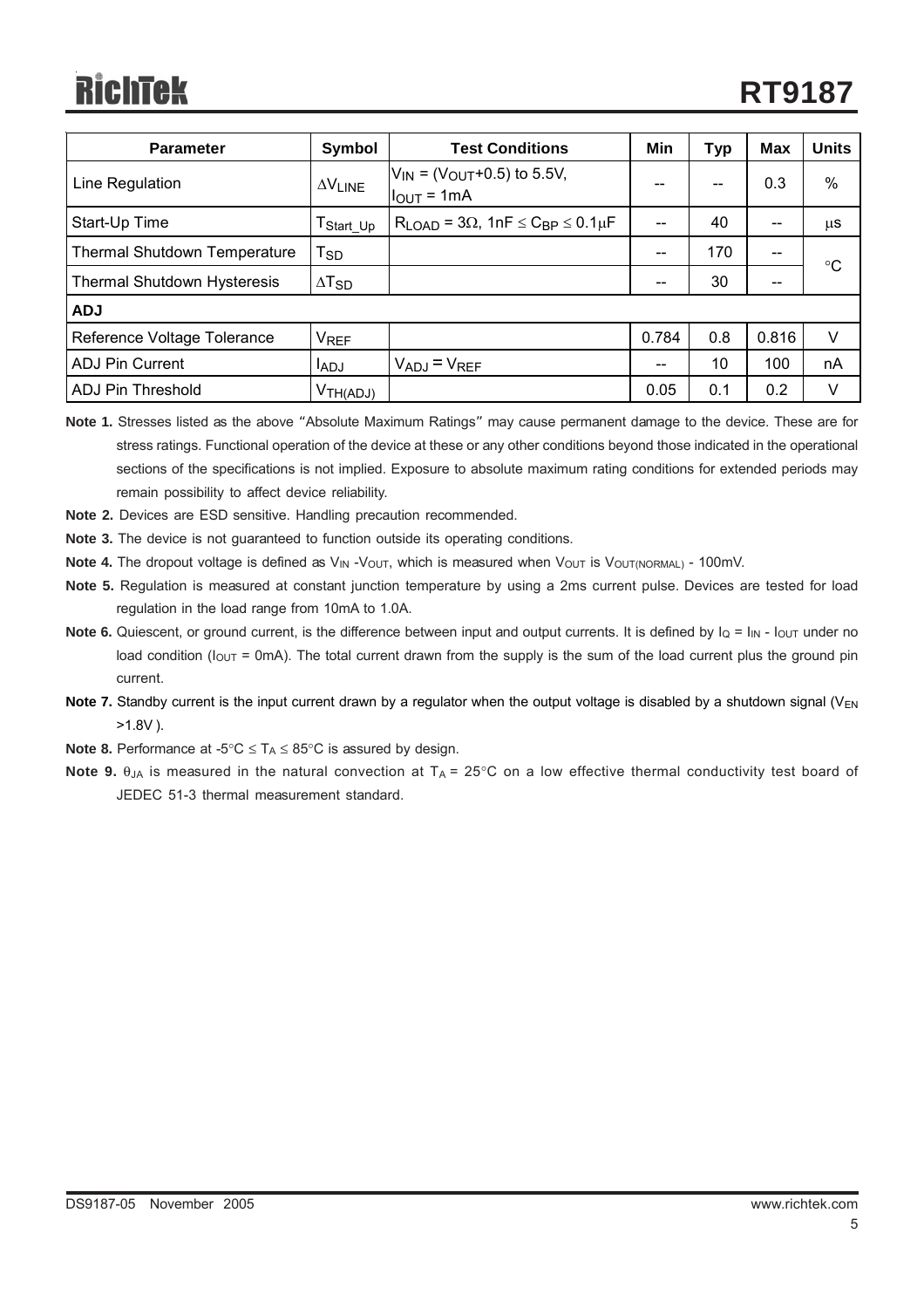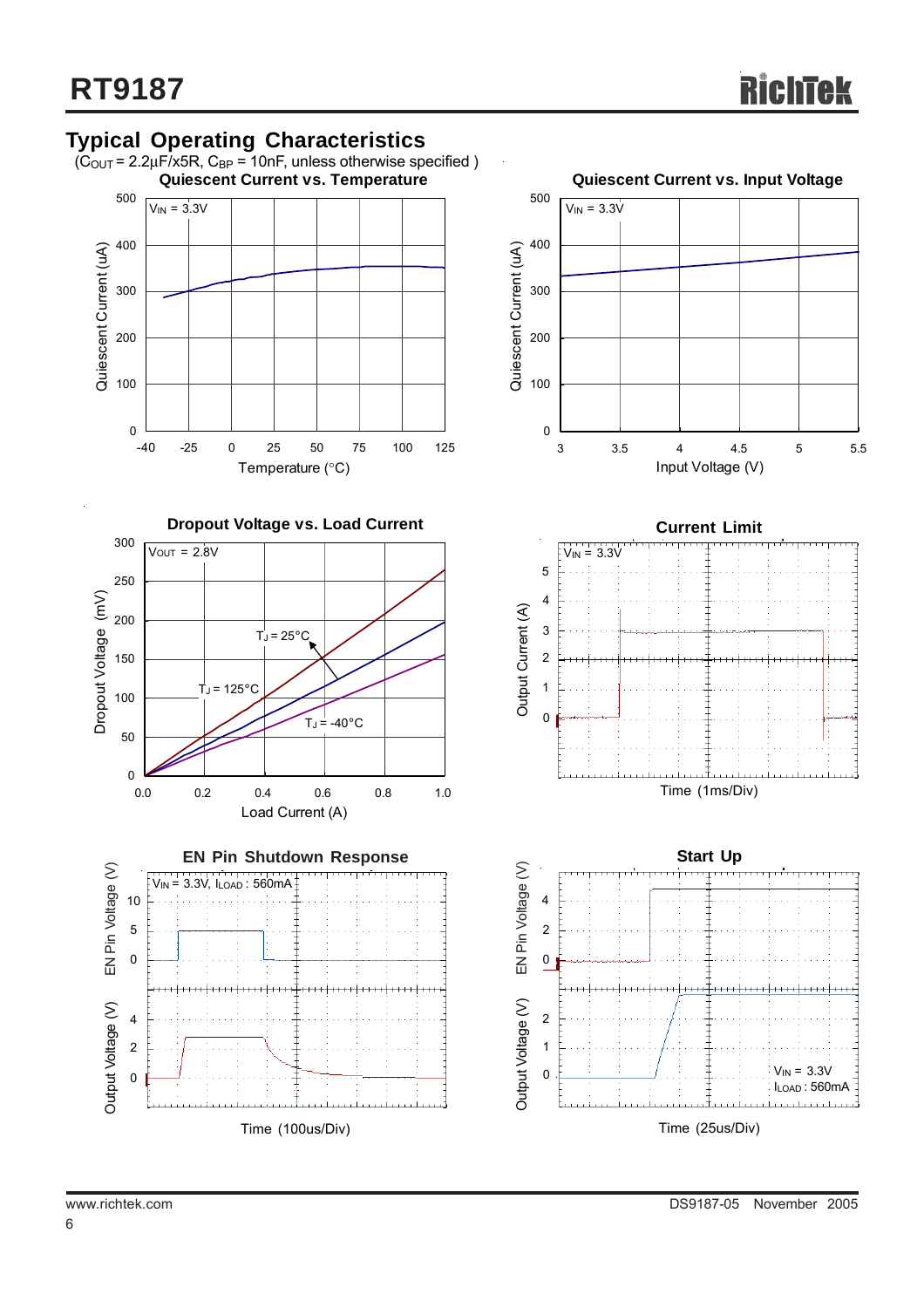